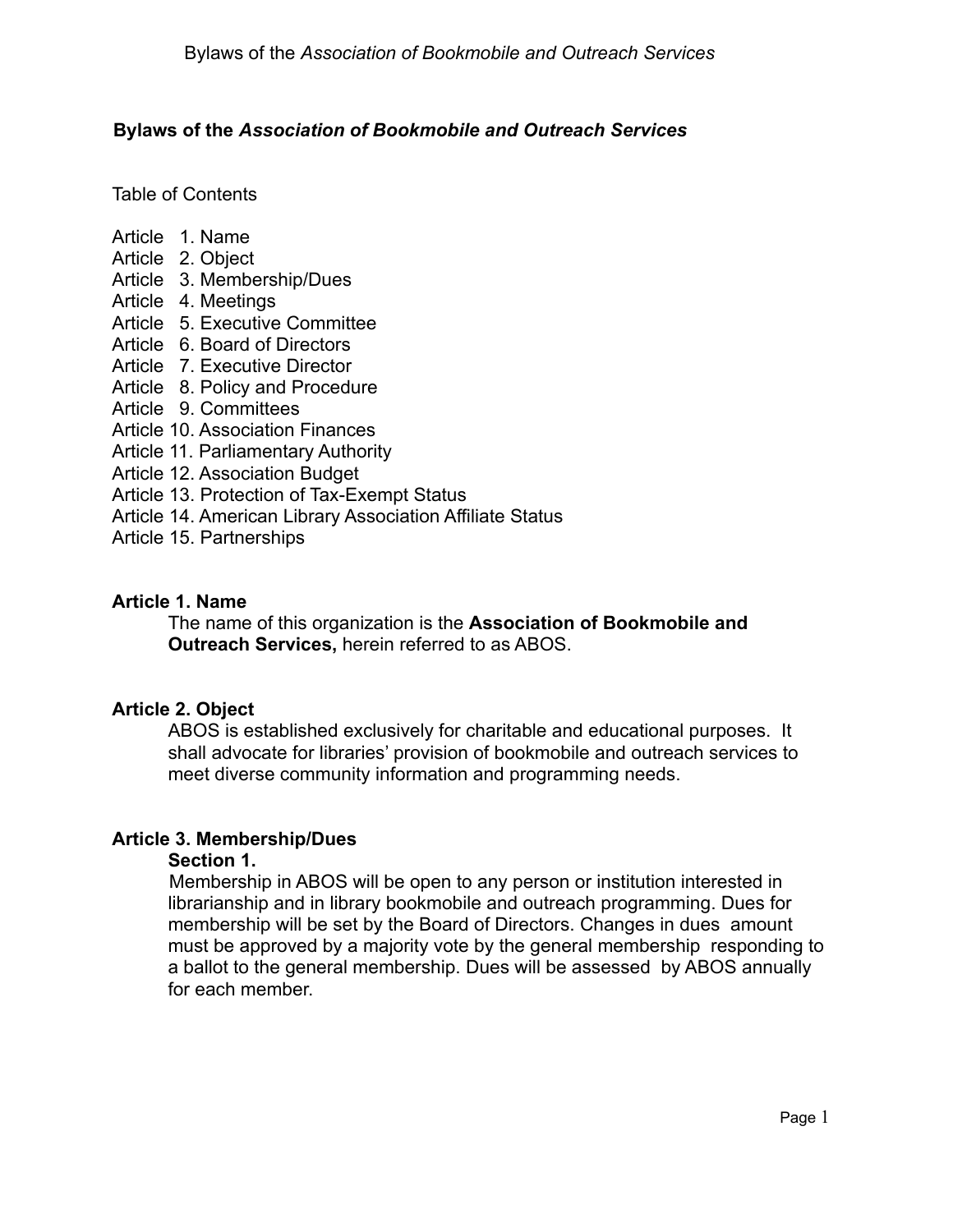# **Section 2.**

Categories of memberships will be established by the Board of Directors.

# **Section 3.**

Categories of memberships will include the following:

Category A - Individual and Library Institution - currently employed in the field of library science

Category B - Interest in the field (ABOS partner, library trustee, retiree, student, and vendor)

# **Article 4. Meetings**

### **Section 1.**

The Annual General Membership Meeting shall be held during the ABOS Conference. If there is no annual conference in a given year, the General Membership meeting will be held virtually by electronic means. The date, time, and place of the conference and General Membership Meeting shall be determined by the Board of Directors.

# **Section 2.**

Membership meetings may be scheduled by the President if action from the general membership is needed before the Annual General Membership Meeting.

# **Section 3.**

The President shall schedule a minimum of eight regular Board of Directors' meetings in a calendar year.

**Section 4.** Executive committee meetings shall be held at the discretion of the President.

# **Section 5.**

Committee Chairpersons shall schedule meetings as needed to fulfill their charge, using the Board-approved method of virtual communication.

# **Article 5. Executive Committee**

#### **Section 1.**

The required Officers of the Executive Committee are the President, Vice President/President-Elect, Secretary, Treasurer, Past President, and Past Treasurer. The Executive Director serves as a non-voting member of the Executive Committee.

The Executive Committee, as a whole or individually, sits as members of the Board of Directors.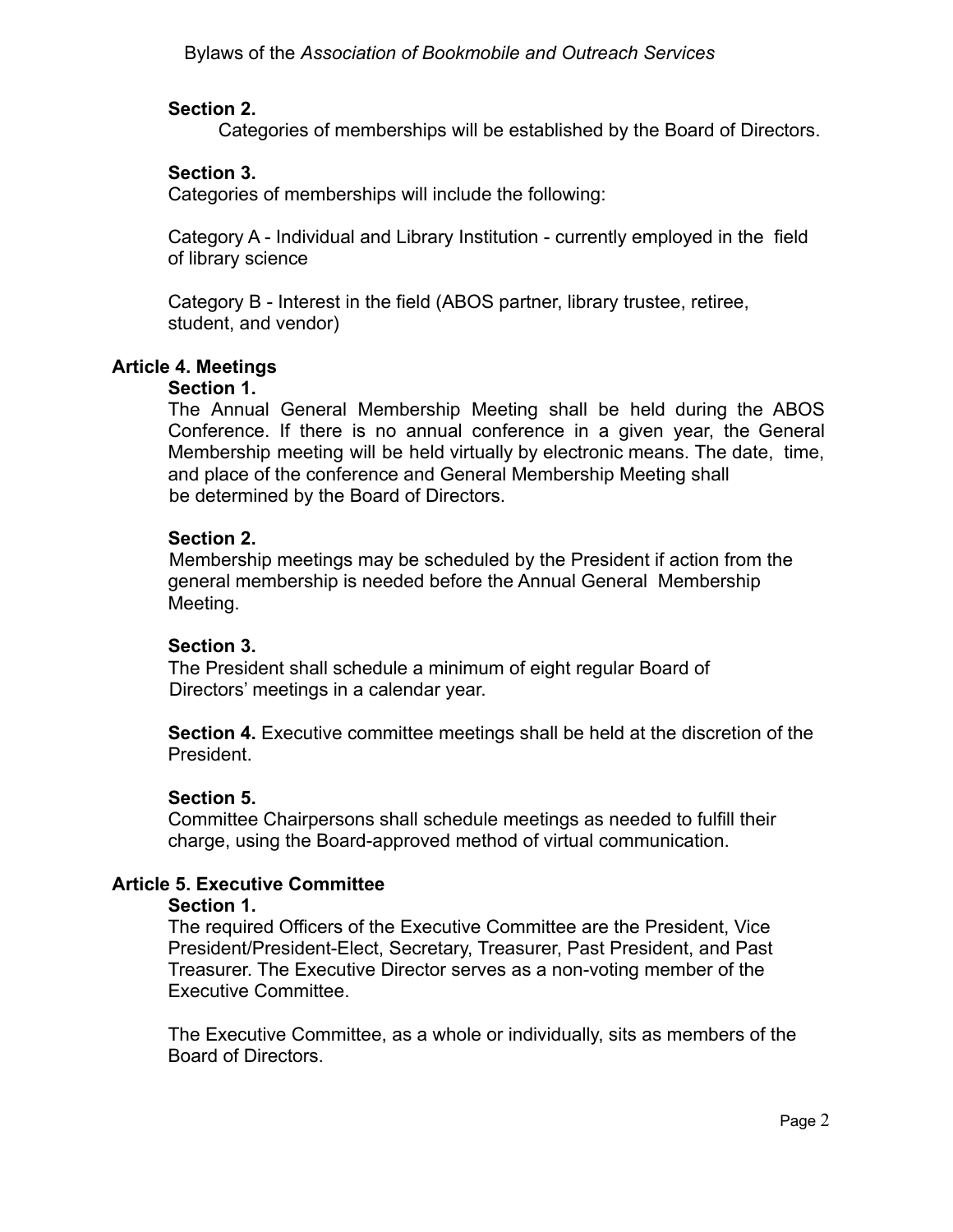# **Section 2. Elections**

The Executive Committee and Members-at-Large of the Board of Directors of ABOS shall be elected by a majority vote of the general membership responding to a ballot to the general membership. All persons accepting nominations for the Board of Directors (Executive Committee and Members-At-Large) positions shall be a **Category A** member of ABOS in good standing.

# **Section 3. Terms of Office**

Officers will take office on January 1 following their election.

### **Section 4. Duties of the Executive Committee**

### **A. President**

The President shall have customary duties of the office of President, shall preside over all Board of Directors' meetings, and be a non-voting member of all committees.

### **B. Vice-President/President-Elect**

When the President is unable to serve, the Vice-President shall act as the President. This person will assume the Presidency after one year of service as Vice-President. This is a three-year position (Vice President, President, and Past President) and is limited to one term. The duties of the Past President are to guide and assist the President.

# **C. Secretary**

The Secretary shall keep an accurate record of meetings including Board of Directors Meetings, Executive Committee meetings, and Annual General Membership Meetings. The minutes must be available at or before the following regularly scheduled Board of Directors' Meeting, Executive Committee meeting, and Annual General Membership Meeting.

Minutes from the Annual General Membership Meeting and Board of Director Meetings will be made available to the ABOS membership in the most effective and efficient means possible.

The office of Secretary is a one-year position and limited to three consecutive terms.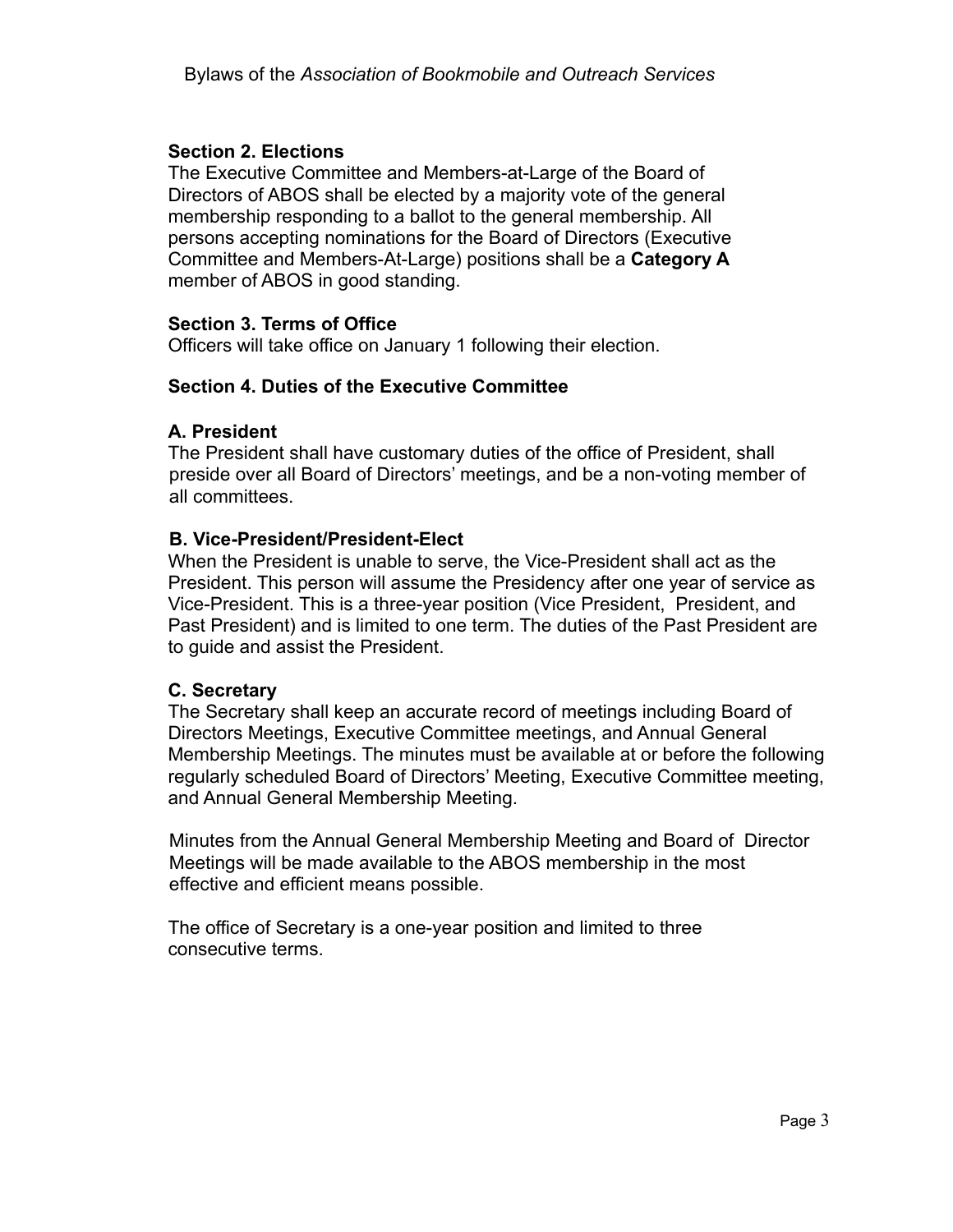# **D. Treasurer**

The Treasurer shall prepare reports and maintain records of the financial condition of ABOS and communicate them to the Board. The Treasurer will keep accurate records of all transactions and interactions between ABOS and any bank; contracted financial agencies; or local, state, or federal government agencies with which ABOS has business.

Financial Reports from the Annual General Membership Meeting and Board of Director Meetings will be made available to the ABOS membership in the most effective and efficient means possible.

This is a four-year position (Treasurer, Treasurer, Treasurer, Past Treasurer) and is limited to one term. The duties of the Past Treasurer are to guide and assist the Treasurer.

# **Article 6. Board of Directors**

#### **Section 1.**

The Board of Directors will include the elected Officers, Immediate Past President, Immediate Past Treasurer, and Members-at-Large.

Six (6) Category A Members-at-Large shall be elected for two years and limited to two consecutive terms in office. Members-at-Large may run for Officer Positions. Terms shall overlap so that no more than one-half (1/2) of the members retire in any one year.

The Executive Director serves as a non-voting member of the Board of Directors.

Ex-Officio Members are appointed by the President for one year to fill a need as seen by the Board of Directors.

# **Section 2. Terms of Office**

The Board of Directors will take office on January 1 following their election.

# **Section 3. Duties**

As the legal entity of ABOS, the Board of Directors will have general supervision of the affairs of ABOS, fix the time and place of business meetings, make recommendations to ABOS, and perform other duties as specified by the Bylaws or Parliamentary Authority. The Board of Directors will comply with approved actions of the general membership of ABOS and none of its acts will conflict with those actions.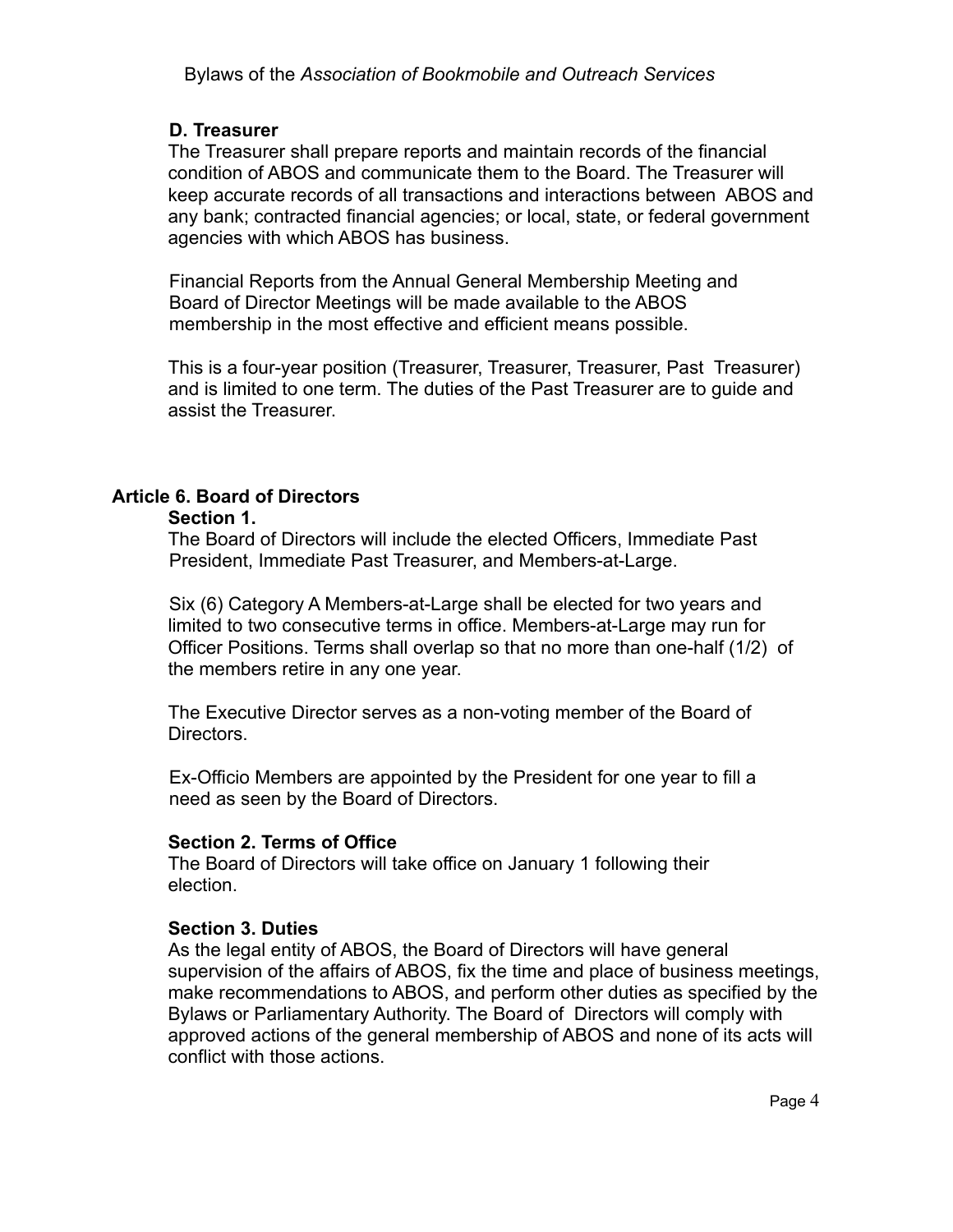# **Section 4. Powers**

The Board of Directors will have the sole power, on behalf of ABOS, or any of its committees or sub-units, to incur indebtedness; solicit funding; make public statements; issue public writings, and establish and maintain relations with other organizations.

# **Section 5. Quorum and Voting**

A simple majority of all Board of Directors members constitutes a quorum. A quorum must be present to conduct business at a Board of Directors' meeting. In the event there is not a quorum present, no voting may occur. Affirmed resolution of the Board of Directors will be supported by the vote of at least a simple majority of members.

# **Section 6. Meetings**

All meetings of the Board of Directors will be called, in time and place set at the discretion of the President or a simple majority of voting members of the Board of Directors. There shall be at least eight (8) meetings of the Board of Directors called and convened between the Annual General Membership Meetings.

# **Section 7. Publication of Resolutions**

The text of these Bylaws and all major resolutions, minutes, and policy decisions will be published on the ABOS website.

# **Section 8. Removal of Director(s)**

A Director may be removed by the majority vote of the Board of Directors for neglect of duties, misuse of ABOS name, and/or misuse of ABOS finances.

In the event a Director is no longer employed by a library institution, they will immediately be asked to step down from the Board and the Board will appoint a replacement per Article 6, Section 9.

The general membership may petition the Board of Directors for the recall of a Director.

# **Section 9. Replacement of Director(s)**

Should the need arise, the Board of Directors shall appoint an interim replacement to serve until the next election and whose duties shall be to serve as the replacement Director.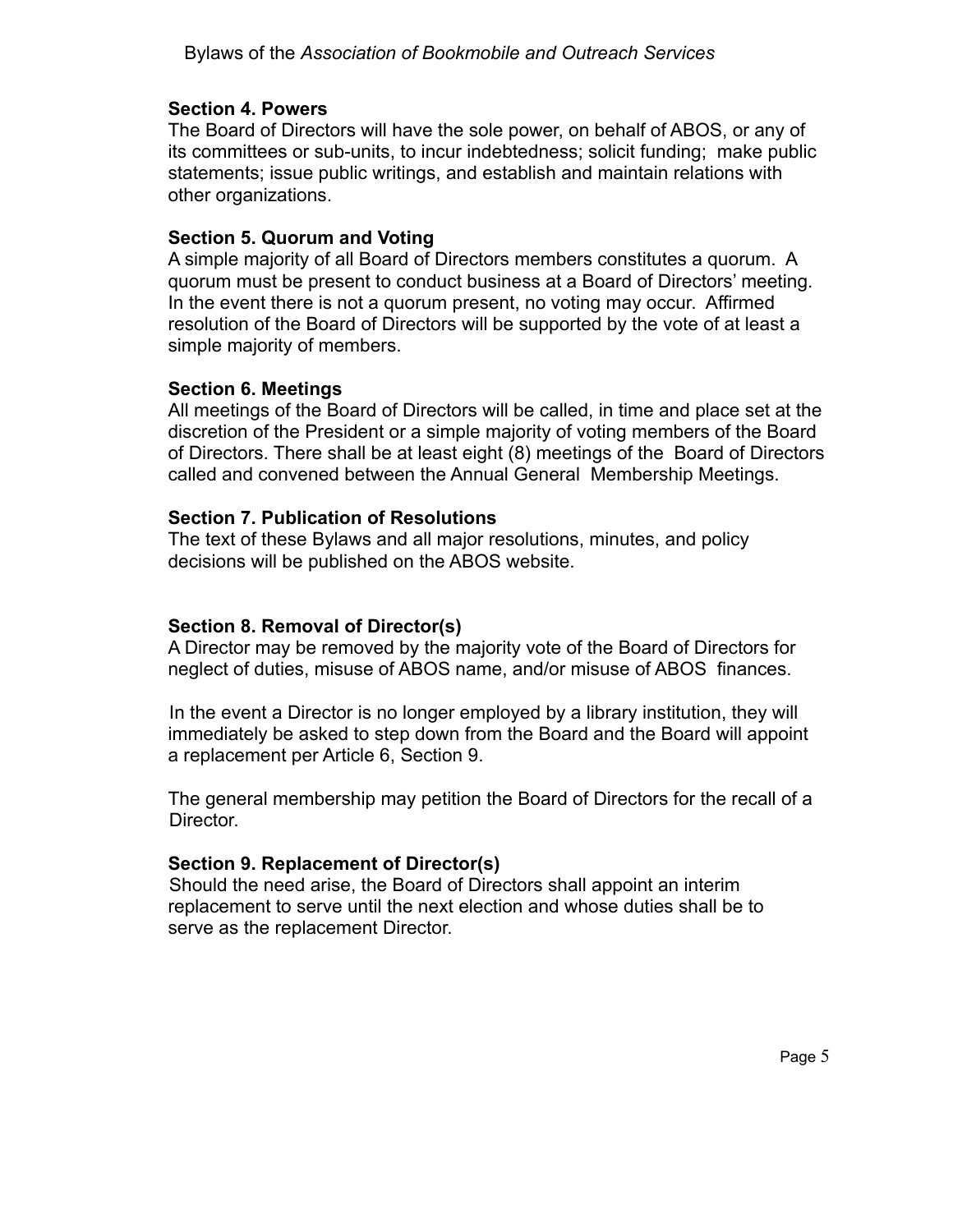# **Article 7. Executive Director**

# **Section 1. Purpose of Executive Director**

A flexible 37.5 hour, paid full-time position that serves as a guiding force to continue moving ABOS forward, help with strategic planning for the organization, recommend avenues to engage and increase membership, and provide general support for the ABOS Board of Directors with an eye towards the future growth and success of the association.

# **Section 2. General Duties**

Provides day-to-day support for the association, handles vendors/partners, assists with technology maintenance, assigned conference and continuing education duties, and provides overall strategic and long-term planning for membership growth and the future success of the organization. Will devise a strategic plan for the organization with a 5- and 10-year plan, plan ongoing organizational strategies, as well as to help ensure that organizational goals are met each year.

The job description is reviewed and approved annually by the ABOS Board of Directors and is subject to change based on the annual needs of the organization.

# **Section 3. Voting**

Serves as a non-voting member of the ABOS Board of Directors. Attends monthly ABOS board meetings (executive and full-Board) as scheduled by the President. Attends committee meetings as needed. Attends any Board meetings and membership meetings that may be held at the ABOS annual conference.

# **Section 4. Salary**

Set by the ABOS Board of Directors with an annual review by the ABOS Board of Directors, with merit raises based upon performance and the organization's financial capability.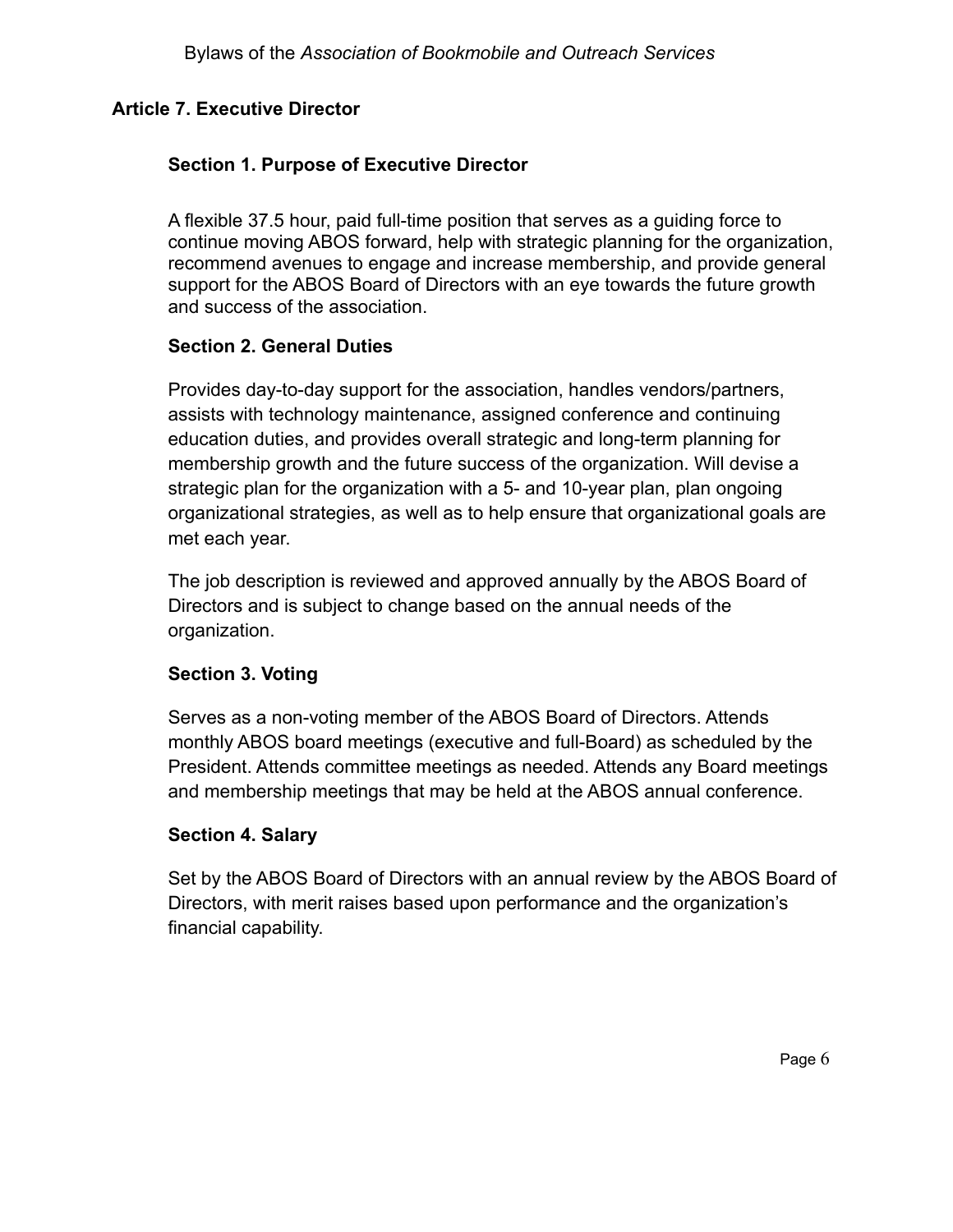# **Section 5. Duration of Executive Director**

The Executive Director will sign a yearly contract. The contract will be renewed annually until either ABOS and/or the Executive Director decide not to renew the contract. If the contract is terminated or if the contract is not renewed, a search committee will form comprised of ABOS leadership to find the next Executive **Director** 

# **Article 8. Policy and Procedure**

The ABOS Board approves all policies and procedures with a majority vote. All policies and procedures are reviewed annually and kept up-to-date within the document storage files and on the ABOS website.

# **Section 1. Conflict of Interest Policy**

ABOS has a Conflict of Interest Policy. The policy is contained in the **ABOS Policies and Procedures Manual.**

# **Section 2. Code of Conduct Policy**

ABOS has a Code of Conduct Policy. The policy is contained in the **ABOS Policies and Procedures Manual.**

# **Section 3. Document Retention Policy**

ABOS complies with IRS 990 – "Return of Organization Exempt From Income Tax" requirements by maintaining a Document Retention Policy for Nonprofits. The policy is contained in the **ABOS Policies and Procedures Manual.**

#### **Section 4. Whistleblower Policy**

ABOS has a Whistleblower Policy. The policy is contained in the **ABOS Policies and Procedures Manual.**

#### **Section 5. Joint Venture Policy**

ABOS has a Joint Venture Policy. The policy is contained in the **ABOS Policies and Procedures Manual.**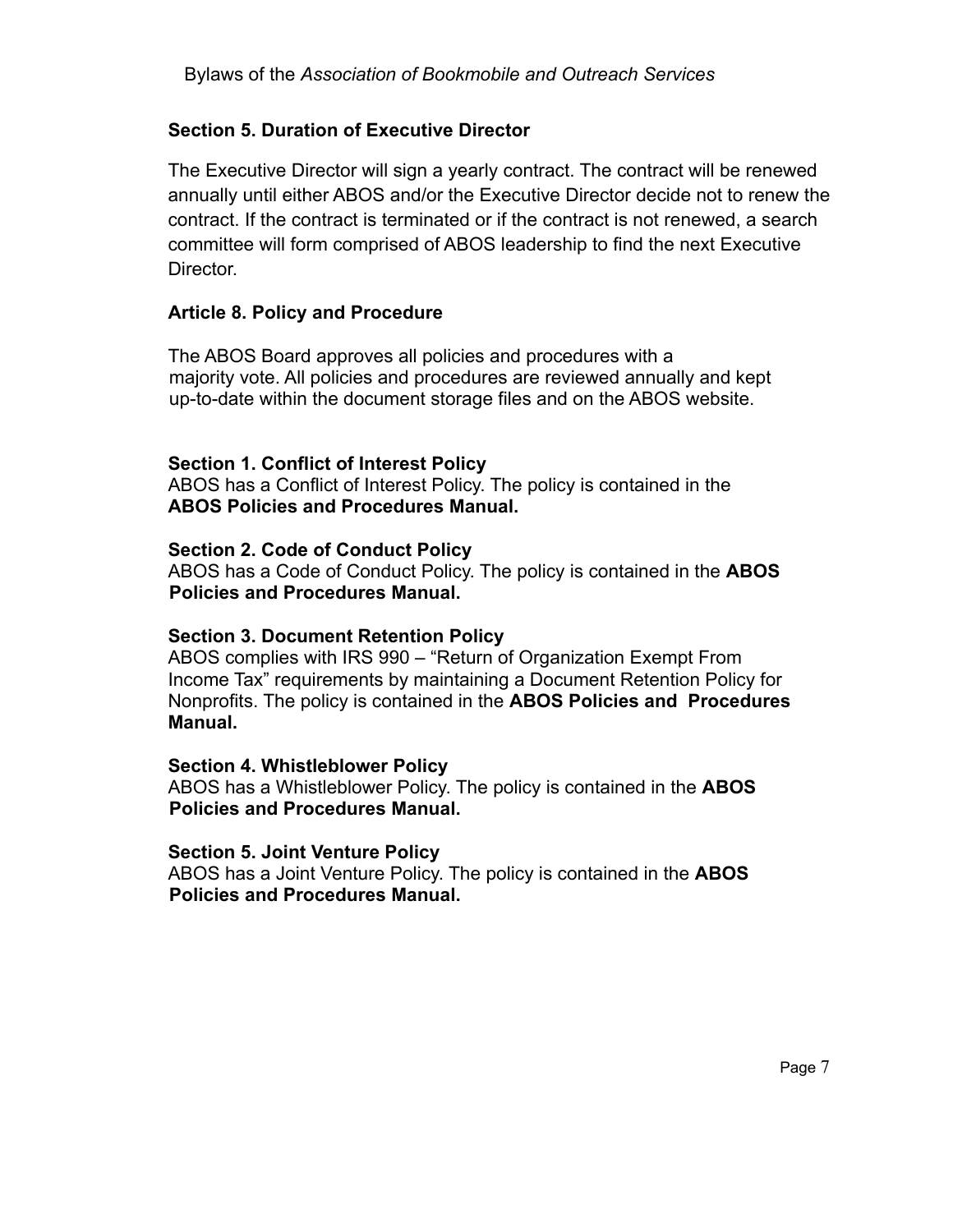### **Section 6. LEU Policy**

ABOS has a LEU policy. The policy is contained in the **ABOS Policies and Procedures Manual.**

### **Section 7. Social Media Policy**

ABOS has a Social Media Policy. The policy is contained in the **ABOS Policies and Procedures Manual**.

# **Article 9. Committees**

At least one member of the Board of Directors shall serve as a member of each committee. Each chair is appointed by the President of the Board of Directors. Each committee has a purpose and meets to develop annual goals, report back to the Board of Directors, and take action after approval of the Board of Directors. Committees do not act without the consent of the Board of Directors.

### **Section 1. Finance Committee**

The Treasurer, serving as the Finance Committee Chairperson, shall work with the President, Vice President, Secretary, Past Treasurer, and any appointed members (by the President and as approved by the Board of Directors) to oversee the finances of ABOS.

The Finance Committee is charged with developing and reviewing fiscal procedures, filing annual paperwork associated with the finances, a fundraising plan, and proposals for the annual budget.

# **Section 2. Membership Committee**

The Membership Committee is charged with membership development and recruitment. The committee will work with the President to promote member involvement within ABOS.

# **Section 3. Long-Range Planning Committee**

The Long-Range Planning Committee is charged with providing direction to ABOS for future conference sites. The Long-Range Planning Committee does not have the authority to sign negotiated contracts without the approval of the Board of Directors.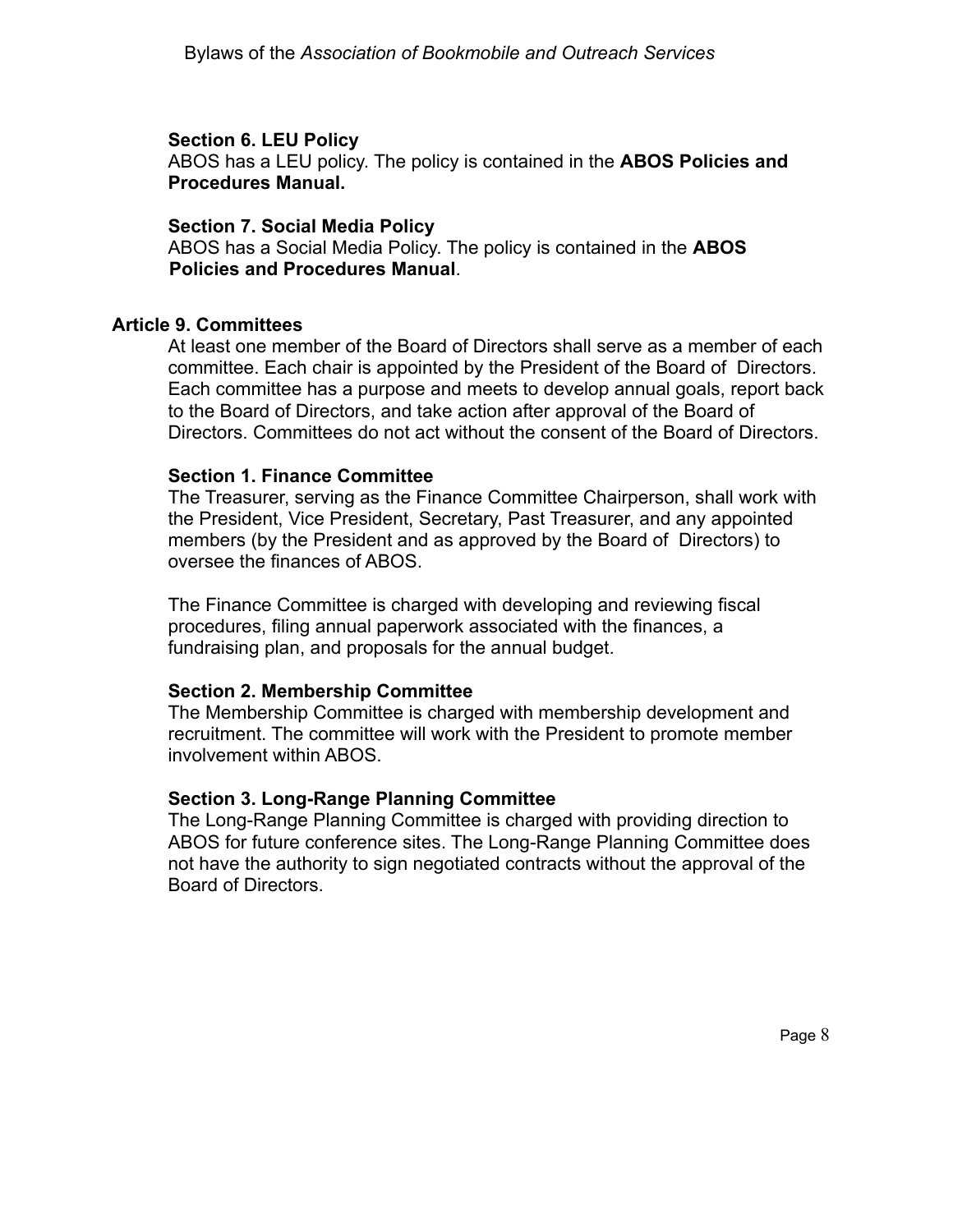### **Section 4. Nominations Committee**

The Nominations Committee, chaired by the Past President, shall manage the annual election and nominations. This committee is charged with forming a slate of Nominees.

### **Section 5. Conference Planning Committee**

The Conference Planning Committee is chaired by the President. The Chairperson shall manage the ABOS Conference. The Conference Planning Committee is charged with the program, speakers, events, vendors, exhibitions, and other duties as needed. Conference sub-committees shall be formed as needed.

# **Section 6. Technology Committee**

The Technology Committee is charged with working with the Board of Directors to create and maintain an interactive website for the membership. In addition, this committee shall incorporate new technologies, as they become available, to enhance the exposure of ABOS. They also play a vital role in providing technical assistance during the annual conference.

In the event that technologies advance beyond the capabilities of members of the ABOS, the Board of Directors shall hire a technology specialist or appoint an Ex-Officio Board Member to perform the functions of this committee.

### **Section 7. Communications Committee**

The Communications Committee is charged with promoting outreach and bookmobile services and their purpose on a national level. In addition, the committee manages ABOS social media platforms and related events, publishes the Out & About newsletter, and creates professional-looking graphics for events, promotions, and the conference. The committee also works with other organizations or businesses in selling ABOS merchandise and creating designs for merchandise.

#### **Section 8. Awards Committee**

The Awards Committee is charged with the distribution of awards, grants, and scholarships. The amount of scholarship and types of awards and grants will be determined by the Board of Directors. The committee will have an uneven number of members for voting purposes and of a number determined by the Chairperson.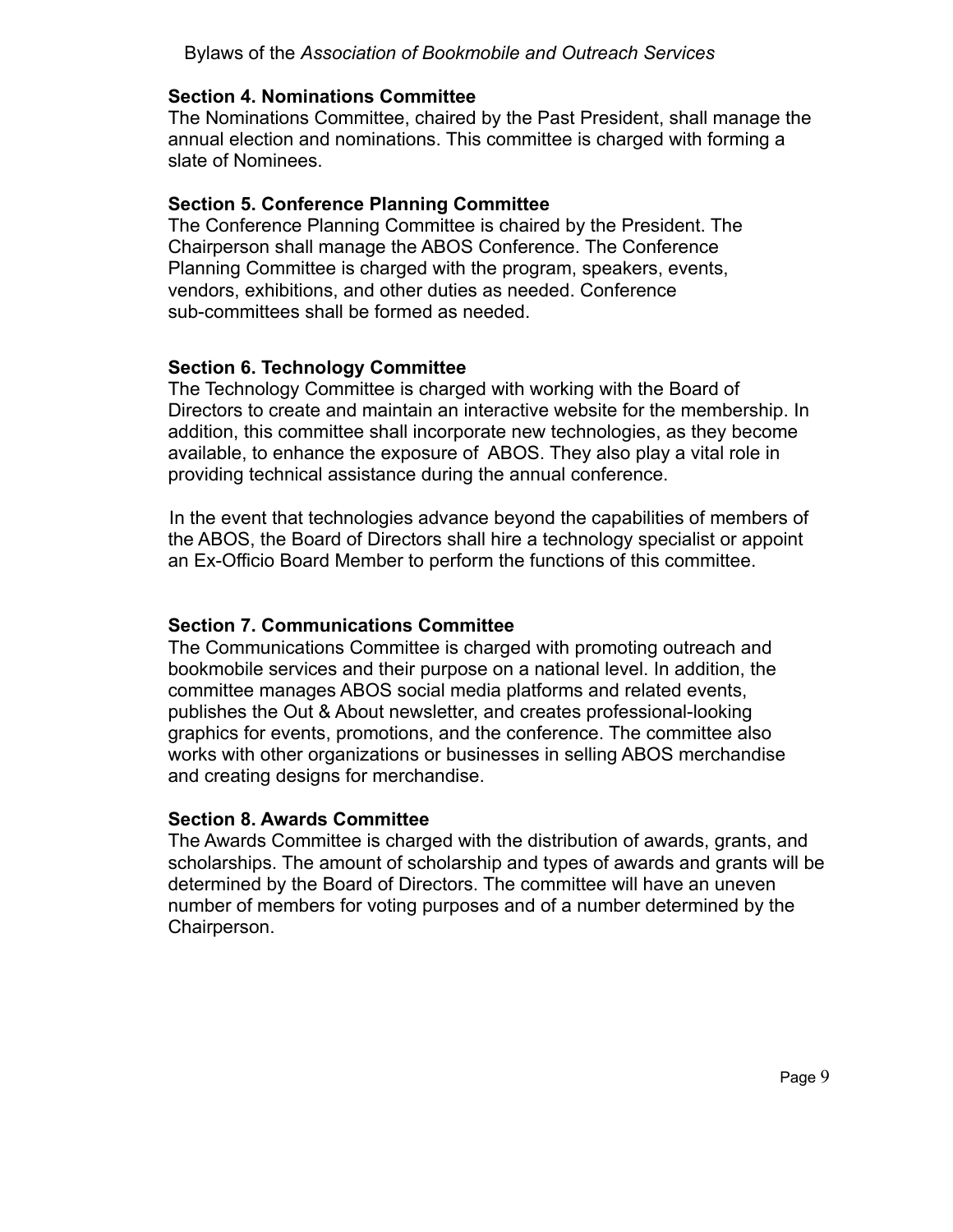Bylaws of the *Association of Bookmobile and Outreach Services*

### **Section 9. Bylaws Committee**

The Bylaws committee is charged with reviewing the bylaws every five years. The Chairperson shall be appointed as needed.

# **Section 10. Bookmobile and Outreach Information Repository Project (BOIR Project)**

The BOIR committee is charged with archiving, unifying, and furthering bookmobile and library outreach services with a multipurpose database tool. In addition, the committee is charged with the maintenance and continued growth of the database tool.

### **Section 11. Continuing Education Committee**

The Continuing Education Committee is charged with planning and implementing professional development and networking opportunities in the fields of library outreach throughout the year.

#### **Section 12. Ad Hoc Committees**

Ad Hoc Committees will be formed as needed.

### **Article 10. Association Finances**

Expenditures by ABOS during the period of each January 1 through the following December 31 shall be limited to a total of (a) all amounts transferred to the Treasurer on January 1 by the preceding Treasurer; (b) plus all amounts received by the Treasurer during the period from whatever source, including dues, fundraising events, and income from investments.

The fiscal year shall be based on the calendar year (January 1 to December 31). Annual reports are required to be submitted to the Board of Directors showing income, expenditures, and pending income. The financial records of ABOS are public information and shall be available to the membership, Board of Directors, and the public.

All funds collected by or on behalf of ABOS shall be deposited in ABOS's bank account, or in the account of one of our contracted fiscal agents. ABOS funds may be held in the form of cash or securities.

No ABOS Committee or entity shall maintain a separate checking or savings account.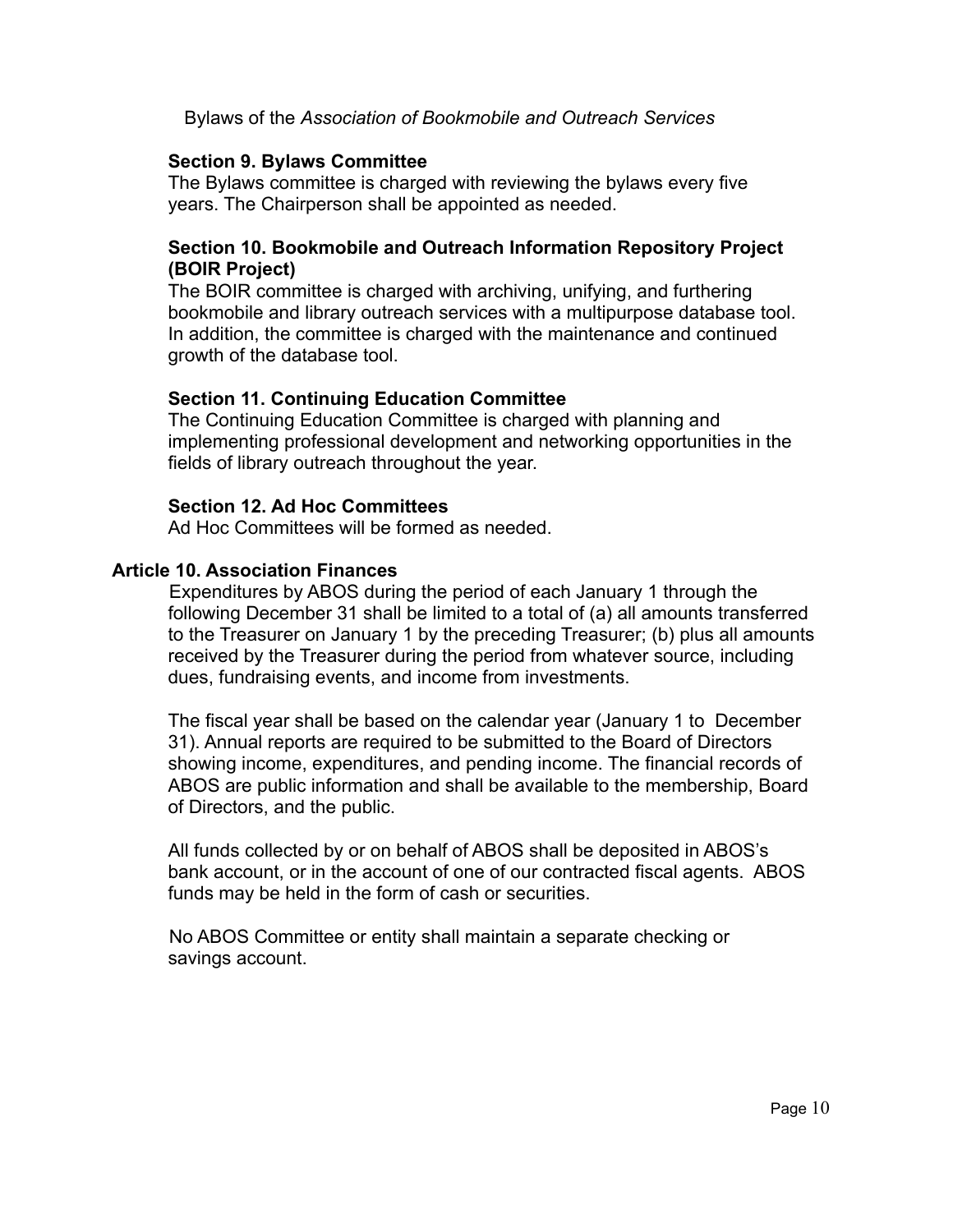The President working with the Treasurer will assure that ABOS shall make all disbursements from the ABOS funds in accordance with the approved budget.

No Officer, Committee Chairperson, or Committee of ABOS shall enter into any non-budgeted binding contracts or commitments on behalf of ABOS involving expenditures without prior approval of the Finance Committee.

# **Article 11. Parliamentary Authority**

### **Section 1. Parliamentary Authority**

The rules contained in **Special Parliamentary Procedures for Small boards in** *Robert's Rules of Order* (most recent edition) will govern ABOS in all cases to which they are applicable and in which they are consistent with these Bylaws and any special rules of order ABOS may adopt.

# **Section 2. Voting**

All actions requiring the vote of the general membership must be presented to the members in advance of the vote.

General and special elections will be decided by a majority vote of the general membership responding to a ballot to the general membership. The method of voting will be determined by the Board of Directors.

# **Section 3. Amending the Bylaws**

Proposed amendments to the ABOS Bylaws require a majority vote of the Board of Directors and must then be approved by a vote of the general membership.

Bylaws shall be amended by a two-thirds (2/3) majority vote of the general membership responding to a ballot to the general membership. Changes must be presented to the membership at least 30 days in advance of the vote.

# **Article 12. Association Budget**

The Association budget for the operation of ABOS for the forthcoming year shall be prepared by the President and Treasurer.

The Board of Directors will approve the budget.

All expenditures must be within the budget.